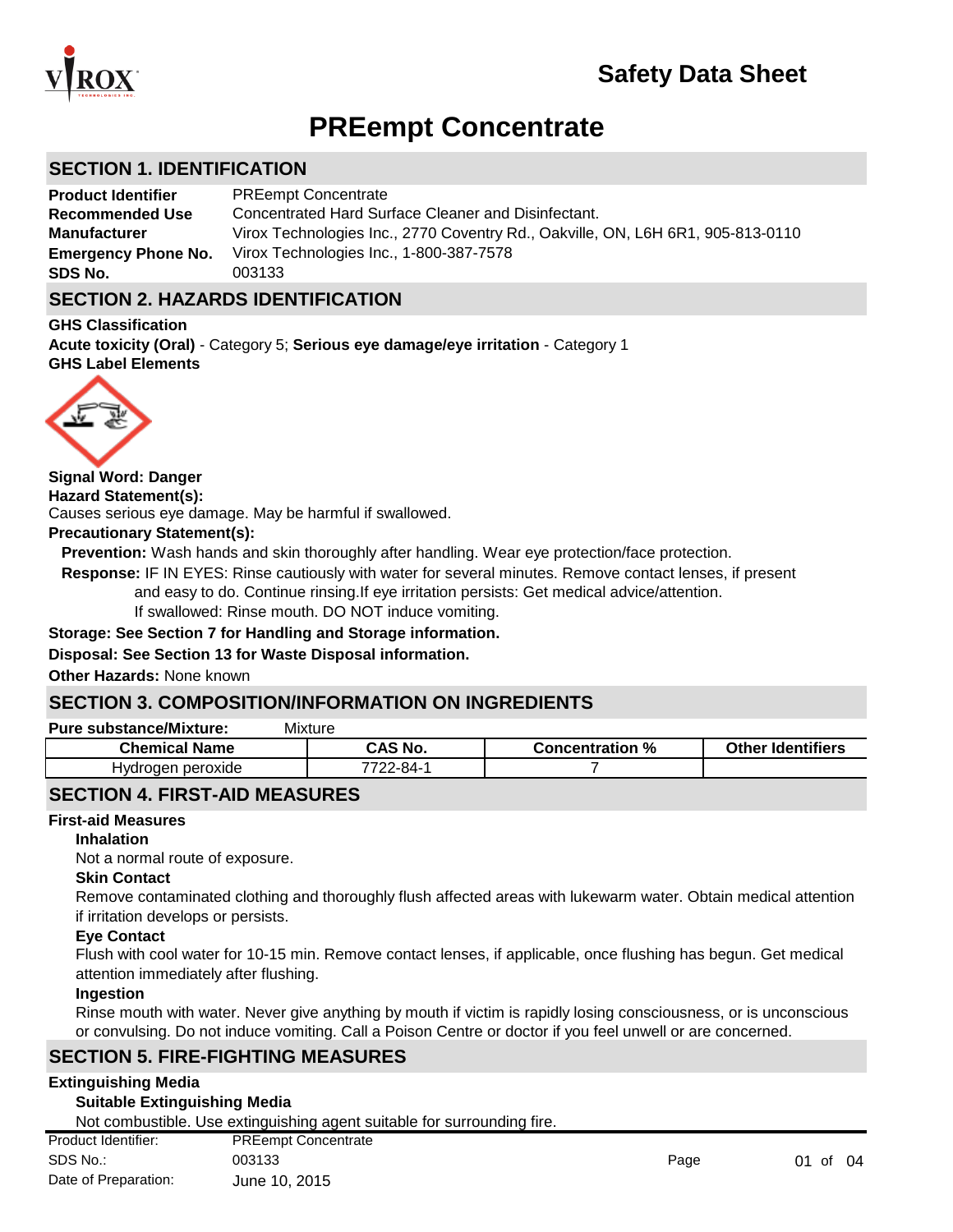### **Unsuitable Extinguishing Media**

None known.

#### **Specific Hazards Arising from the Chemical**

Decomposition releases oxygen which may intensify fire.

#### **Special Protective Equipment and Precautions for Fire-fighters**

As in any fire, wear self-contained breathing apparatus pressure-demand, MSHA/NIOSH (approved or equivalent) and full protective gear.

### **SECTION 6. ACCIDENTAL RELEASE MEASURES**

#### **Personal Precautions, Protective Equipment, and Emergency Procedures**

Use the personal protective equipment recommended in Section 8 of this safety data sheet.

#### **Environmental Precautions**

Prevent large spills from entering sewers or waterways.

#### **Methods and Materials for Containment and Cleaning Up**

Large spills or leaks: (greater than 5 gallons) Contain and soak up spill with absorbent that does not react with spilled product. Place used absorbent into suitable, covered, labelled containers for disposal. Use water rinse for final cleanup.

### **SECTION 7. HANDLING AND STORAGE**

#### **Precautions for Safe Handling**

Handle in accordance with good industrial hygiene and safety practice avoid contact with eyes, skin and clothing. Do not ingest. Prevent accidental contact with incompatible chemicals. FOR COMMERCIAL AND INDUSTRIAL USE ONLY.

#### **Conditions for Safe Storage**

Keep container tightly closed in a dry and well-ventilated place. Store in an area that is out of direct sunlight. Avoid storage at elevated temperatures. KEEP OUT OF REACH OF CHILDREN.

### **SECTION 8. EXPOSURE CONTROLS/PERSONAL PROTECTION**

#### **Exposure Guidelines**

|                      | <b>ACGIH</b> |             | <b>OSHA PEL</b> |                | <b>AIHA WEEL</b> |     |
|----------------------|--------------|-------------|-----------------|----------------|------------------|-----|
| <b>Chemical Name</b> | TWA          | <b>STEL</b> | <b>TWA</b>      | <b>Ceiling</b> | TWA<br>8-hr      | TWA |
| Hydrogen Peroxide    | ppm          |             | ppm             |                |                  |     |

#### **Appropriate Engineering Controls**

General ventilation normally adequate.

### **Individual Protection Measures**

**Eye/Face Protection**

Safety goggles or glasses.

### **Skin Protection**

Wear appropriate chemical resistant gloves.

#### **Respiratory Protection**

Not normally required if product is used as directed.

### **SECTION 9. PHYSICAL AND CHEMICAL PROPERTIES**

#### **Basic Physical and Chemical Properties**

| Appearance                          | Clear colourless.                            |
|-------------------------------------|----------------------------------------------|
| Odour                               | Not available                                |
| <b>Odour Threshold</b>              | Not available                                |
| рH                                  | 0.7                                          |
| <b>Melting Point/Freezing Point</b> | Not available (freezing)                     |
| <b>Initial Boiling Point/Range</b>  | Not available                                |
| <b>Flash Point</b>                  | Not available                                |
| <b>Evaporation Rate</b>             | Not available                                |
| <b>Upper/Lower Flammability or</b>  | Not available (upper); Not available (lower) |
| <b>Explosive Limit</b>              |                                              |
| <b>Vapour Pressure</b>              | Not available                                |
| Vapour Density (air = 1)            | Not available                                |
|                                     |                                              |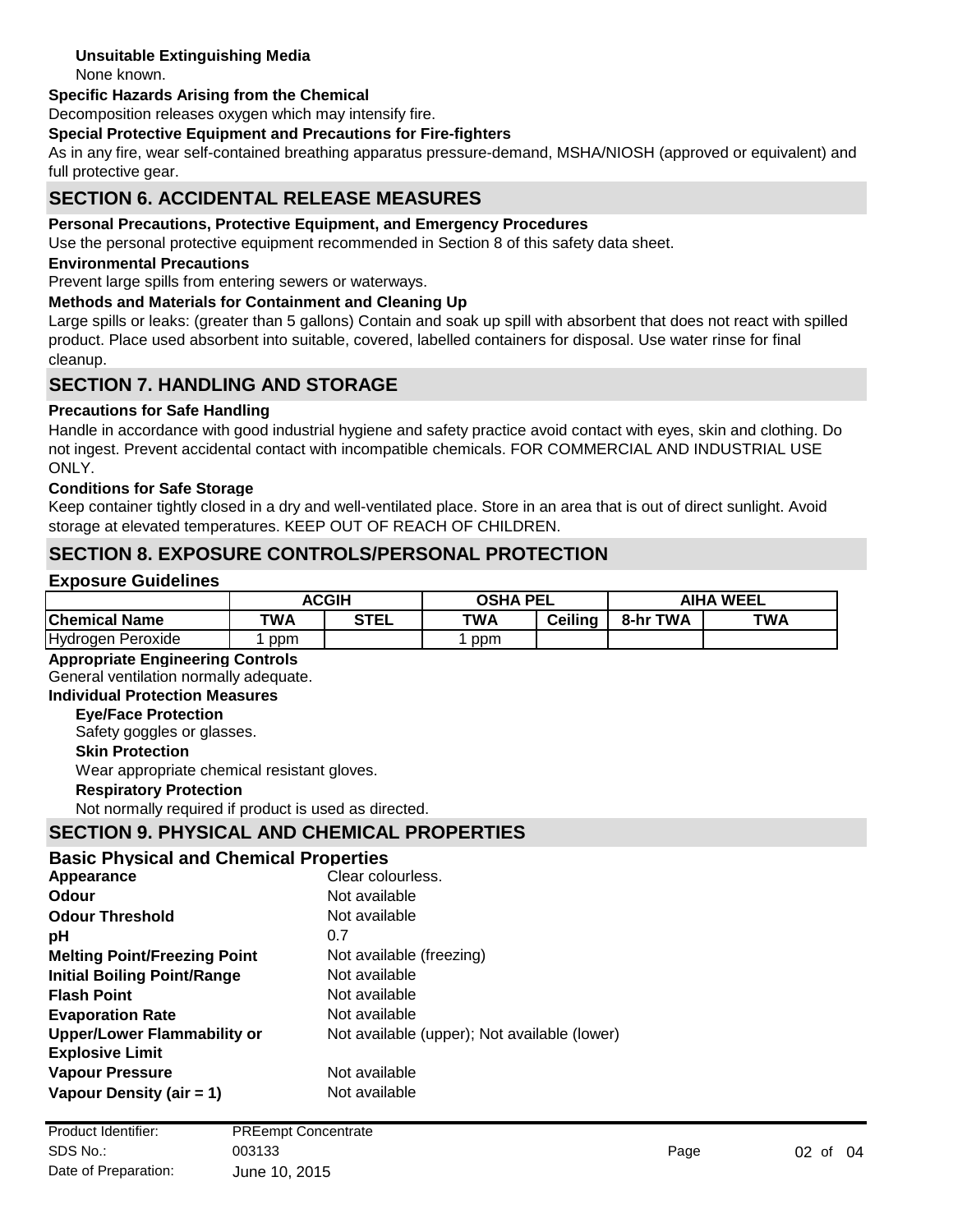| <b>Relative Density (water = 1)</b><br><b>Solubility</b>                                     | 1.032 - 1.042<br>Soluble in water                                                                     |  |  |  |
|----------------------------------------------------------------------------------------------|-------------------------------------------------------------------------------------------------------|--|--|--|
| <b>Auto-ignition Temperature</b>                                                             | Not available                                                                                         |  |  |  |
| <b>Other Information</b>                                                                     |                                                                                                       |  |  |  |
| <b>Physical State</b>                                                                        | Liquid                                                                                                |  |  |  |
| <b>Elemental Phosphorous</b><br>Dilution pH (1 - 40)                                         | 0% by weight<br>$2.2 - 2.4$                                                                           |  |  |  |
|                                                                                              |                                                                                                       |  |  |  |
| <b>SECTION 10. STABILITY AND REACTIVITY</b><br><b>Chemical Stability</b>                     |                                                                                                       |  |  |  |
| This product is stable.                                                                      |                                                                                                       |  |  |  |
| <b>Possibility of Hazardous Reactions</b>                                                    |                                                                                                       |  |  |  |
| None known.                                                                                  |                                                                                                       |  |  |  |
| <b>Conditions to Avoid</b>                                                                   |                                                                                                       |  |  |  |
| Do not mix with any other cleaning or disinfecting product.                                  |                                                                                                       |  |  |  |
| <b>Incompatible Materials</b>                                                                |                                                                                                       |  |  |  |
|                                                                                              | Oxidising agents, reducing agents, bases, ferrous materials such as galvanized Iron and heavy metals. |  |  |  |
| <b>Hazardous Decomposition Products</b>                                                      |                                                                                                       |  |  |  |
| Decomposition releases oxygen which may intensify fire.                                      |                                                                                                       |  |  |  |
| <b>SECTION 11. TOXICOLOGICAL INFORMATION</b>                                                 |                                                                                                       |  |  |  |
| <b>Likely Routes of Exposure</b>                                                             |                                                                                                       |  |  |  |
| Skin contact; eye contact; ingestion; inhalation.                                            |                                                                                                       |  |  |  |
| <b>Acute Toxicity</b>                                                                        |                                                                                                       |  |  |  |
| LC50 (Inhalation): $> 20$ mg/L                                                               |                                                                                                       |  |  |  |
| LD50 (Oral): > 2000 mg/Kg                                                                    |                                                                                                       |  |  |  |
| LD50 (Dermal): > 5000 mg/Kg                                                                  |                                                                                                       |  |  |  |
| <b>Skin Corrosion/Irritation</b>                                                             |                                                                                                       |  |  |  |
| Causes mild skin irritation.                                                                 |                                                                                                       |  |  |  |
| <b>Serious Eye Damage/Irritation</b>                                                         |                                                                                                       |  |  |  |
| Causes serious eye damage.<br><b>STOT (Specific Target Organ Toxicity) - Single Exposure</b> |                                                                                                       |  |  |  |
| <b>Inhalation</b>                                                                            |                                                                                                       |  |  |  |
| Not classified under GHS criteria                                                            |                                                                                                       |  |  |  |
| <b>Skin Absorption</b>                                                                       |                                                                                                       |  |  |  |
| Not classified under GHS criteria                                                            |                                                                                                       |  |  |  |
| Inaestion                                                                                    |                                                                                                       |  |  |  |
| Not classified under GHS criteria                                                            |                                                                                                       |  |  |  |
| <b>STOT (Specific Target Organ Toxicity) - Repeated Exposure</b>                             |                                                                                                       |  |  |  |
| Not classified under GHS criteria                                                            |                                                                                                       |  |  |  |
| <b>Respiratory and/or Skin Sensitization</b>                                                 |                                                                                                       |  |  |  |
| Not classified under GHS criteria                                                            |                                                                                                       |  |  |  |
| Carcinogenicity                                                                              |                                                                                                       |  |  |  |
| Not classified under GHS criteria                                                            |                                                                                                       |  |  |  |
| <b>Reproductive Toxicity</b><br><b>Development of Offspring</b>                              |                                                                                                       |  |  |  |
| Not classified under GHS criteria                                                            |                                                                                                       |  |  |  |
| <b>Sexual Function and Fertility</b>                                                         |                                                                                                       |  |  |  |
| Not classified under GHS criteria                                                            |                                                                                                       |  |  |  |
| <b>Germ Cell Mutagenicity</b>                                                                |                                                                                                       |  |  |  |
| Not classified under GHS criteria                                                            |                                                                                                       |  |  |  |
| <b>Interactive Effects</b>                                                                   |                                                                                                       |  |  |  |
| None known.                                                                                  |                                                                                                       |  |  |  |
| <b>SECTION 12. ECOLOGICAL INFORMATION</b>                                                    |                                                                                                       |  |  |  |
| This section is not required by OSHA.                                                        |                                                                                                       |  |  |  |
| Product Identifier:<br><b>PREempt Concentrate</b>                                            |                                                                                                       |  |  |  |

SDS No.: 003133 Page 03 of 04

Date of Preparation: June 10, 2015